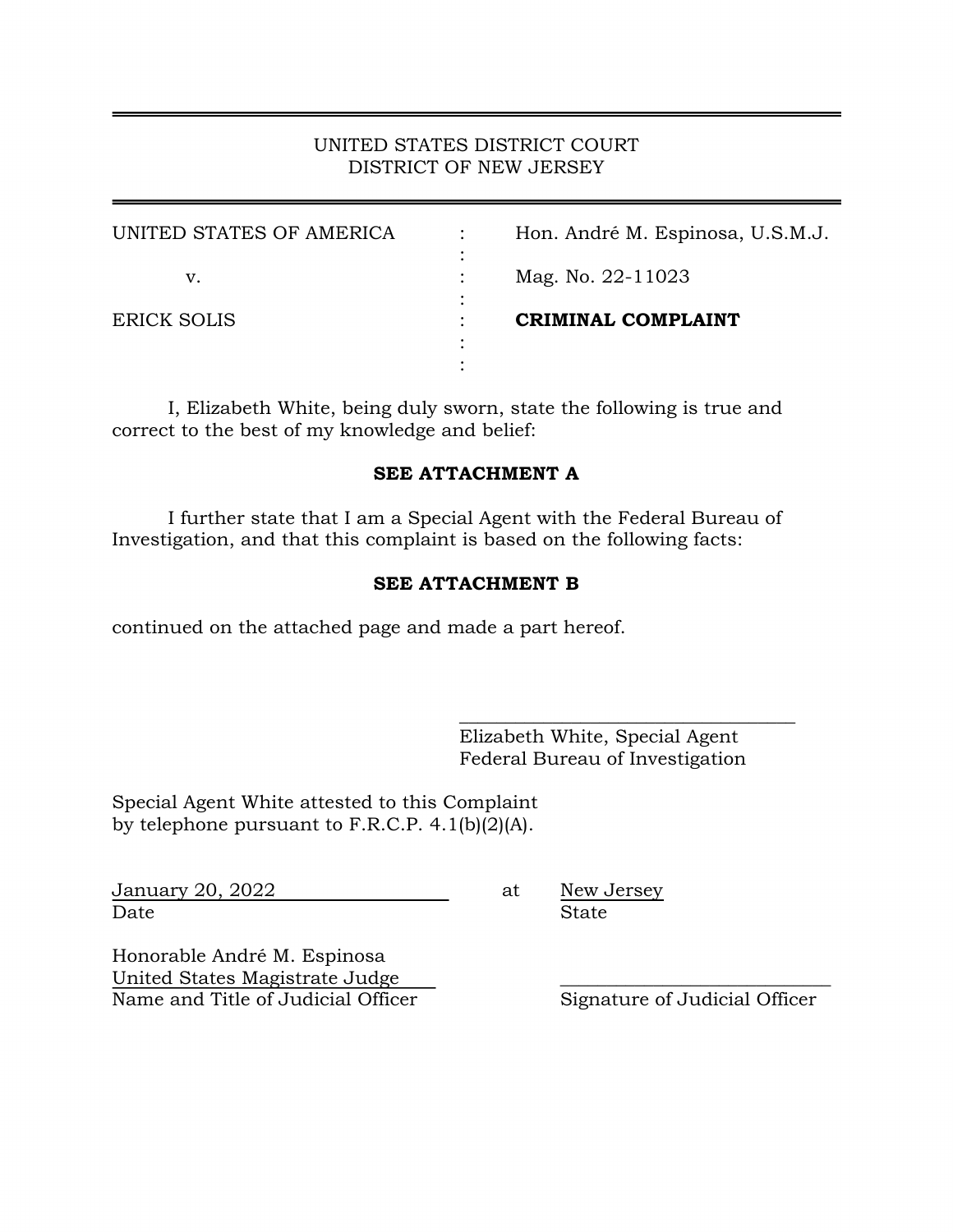# **ATTACHMENT A**

## **COUNT ONE (Enticement of a Minor)**

From in or around July 2020 through in or around August 2020, in the District of New Jersey, and elsewhere, the defendant,

#### ERICK SOLIS,

did knowingly use a facility of interstate and foreign commerce to persuade, induce, entice, and coerce an individual who had not attained the age of 18 years to engage in any sexual activity for which any person can be charged with a criminal offense, namely, production of child pornography, in violation of Title 18, United States Code, Sections 225l(a) and (e).

In violation of Title 18, United States Code, Section 2422(b).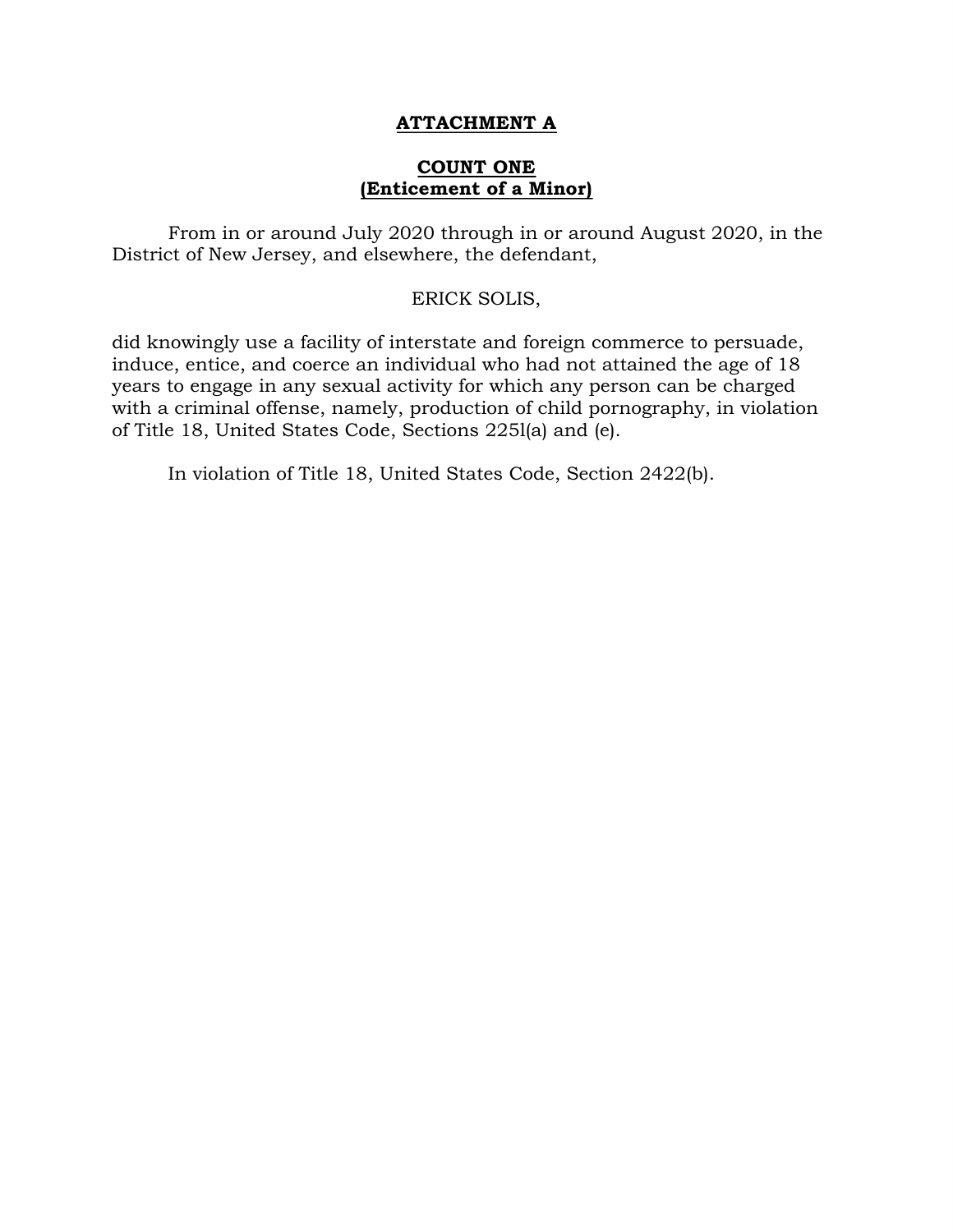# **COUNT TWO (Production of Child Pornography)**

In or around December 2020, in the District of New Jersey, and elsewhere, the defendant,

# ERICK SOLIS,

did knowingly use, persuade, induce, entice, or coerce any minor to engage in sexually explicit conduct for the purpose of producing a visual depiction of such conduct, knowing and having reason to know that such visual depiction would be transported and transmitted using a means and facility of interstate and foreign commerce, namely by computer.

In violation of Title 18, United States Code, Sections 225l(a) and (e).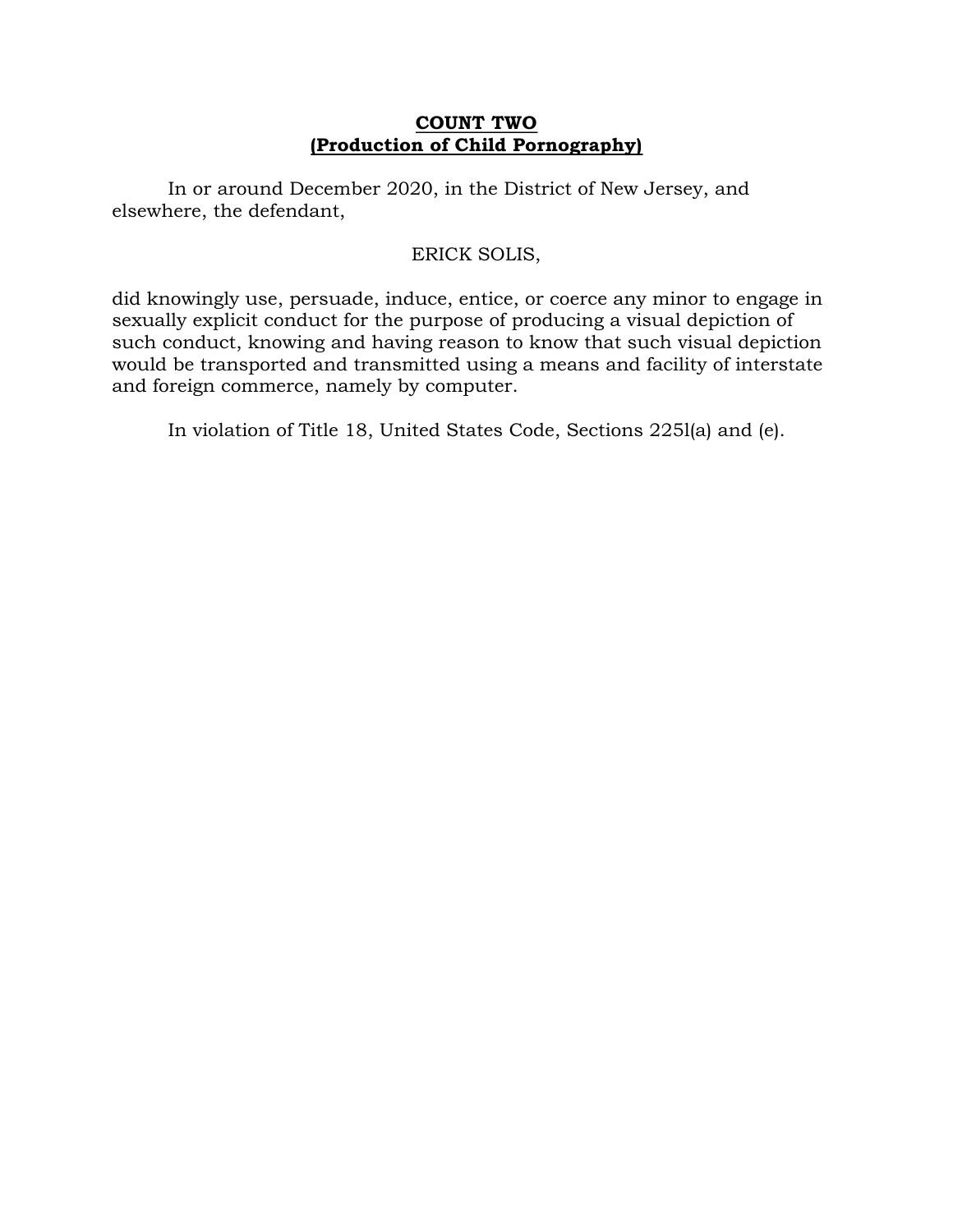### **ATTACHMENT B**

I, Elizabeth White, am a Special Agent with the Federal Bureau of Investigation ("FBI"). I am fully familiar with the facts set forth herein based on my own investigation, my discussions with other law enforcement officers, and my review of reports, documents, and other items of evidence. Where statements of others are related herein, they are related in substance and in part. Because this Affidavit is being submitted for the sole purpose of establishing probable cause to support the issuance of a complaint, I have not set forth each and every fact that I know concerning this investigation. Where I assert that an event took place on a particular date, I am asserting that it took place on or about the date alleged.

1. At all times relevant to this Complaint, defendant Erick Solis ("SOLIS") was a resident of Weehawken, New Jersey.

2. In or around September 2021, the FBI learned about an individual who was using screenname "ericksol966" had utilized an online application to engage a fifteen-year-old female ("Minor Victim-1"), whom a local law enforcement agency interviewed in or around August 2020, in sexually explicit conversations online from in or around July 2020 to in or around August 2020.

3. For example, during one conversation on or about July 13, 2020, "ericksol966" asked Minor Victim-1, "Mmm thoughts on anal? Would you let master fill up all your holes?" Furthermore, "ericksol966" told Minor Victim-1, "if I ever visit you I would be rubbing you. Fingering you . . . maybe be touching your boobs and squeezing it." Additionally, in that same conversation, "ericksol966" asked Minor Victim-1, "What will your friend friends/teachers think if I picked you up from school? . . . Because I would kiss you and in the car give your throat a firm grip." Then, "ericksol966" asked if Minor Victim-1 can have a "sleepover" and that he would make her "cum for hours."

4. On or about July 13, 2020, "ericksol966" instructed Minor Victim-1 take a sexually explicit video of herself and send it to him through the application. He said to Minor Victim-1, "Show me in a video how you're moving. And show your little fuck hole."

5. In or around September 2021, the FBI learned from a local law enforcement agency that "ericksol966" had utilized an online messenger application to engage another fifteen-year-old female ("Minor Victim-2"), whom the local law enforcement agency interviewed in or around February 2021, in sexually explicit conversations online from in or around July 2020 to in or around February 2021.

6. For example, during one conversation on or about November 27, 2020, "ericksol966" told Minor Victim-2, "I would easily glide my hands into your